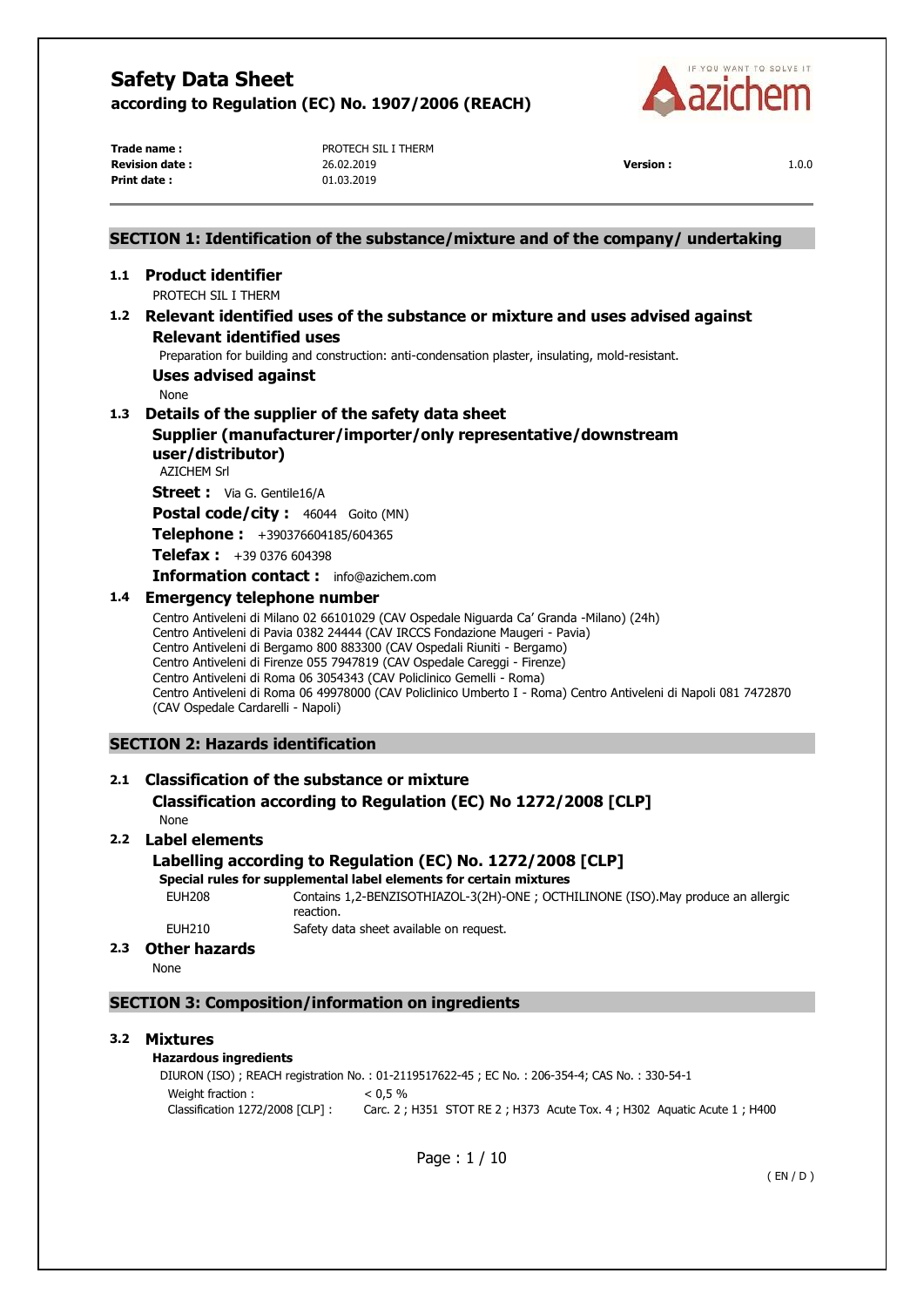

| Trade name:           | PROTECH SIL I THERM |                 |       |
|-----------------------|---------------------|-----------------|-------|
| <b>Revision date:</b> | 26.02.2019          | <b>Version:</b> | 1.0.0 |
| <b>Print date:</b>    | 01.03.2019          |                 |       |

Aquatic Acute 1 ; H400

(M=10)Aquatic Chronic 1 ; H410 (M=10)

1,2-BENZISOTHIAZOL-3(2H)-ONE ; EC No. : 220-120-9; CAS No. : 2634-33-5 Weight fraction :  $≥ 0,005 - <0,05 %$ Classification 1272/2008 [CLP] : Eye Dam. 1 ; H318 Acute Tox. 4 ; H302 Skin Irrit. 2 ; H315 Skin Sens. 1 ; H317

OCTHILINONE (ISO) ; EC No. : 247-761-7; CAS No. : 26530-20-1 Weight fraction :  $≥ 0.005 - <0.05 %$ Classification 1272/2008 [CLP] : Acute Tox. 3 ; H311 Acute Tox. 3 ; H331 Skin Corr. 1B ; H314 Eye Dam. 1 ; H318 Acute Tox. 4; H302 Skin Sens. 1; H317 Aquatic Acute 1; H400 Aquatic Chronic 1; H410

#### **Additional information**

Full text of H- and EUH-statements: see section 16.

# **SECTION 4: First aid measures**

#### **4.1 Description of first aid measures**

When in doubt or if symptoms are observed, get medical advice.

#### **Following inhalation**

Remove victim out of the danger area. Symptoms may develop several hours following exposure; medical observation therefore necessary for at least 48 hours.

#### **In case of skin contact**

Wash immediately with: Water Remove contaminated, saturated clothing immediately. In case of skin irritation, consult a physician. In case of skin reactions, consult a physician.

#### **After eye contact**

After contact with the eyes, rinse with water with the eyelids open for a sufficient length of time, then consult an ophthalmologist immediately.

#### **After ingestion**

Never give anything by mouth to an unconscious person or a person with cramps.

#### **4.2 Most important symptoms and effects, both acute and delayed**

May cause an allergic skin reaction.

## **4.3 Indication of any immediate medical attention and special treatment needed**  None

# **SECTION 5: Firefighting measures**

#### **5.1 Extinguishing media**

- **Suitable extinguishing media**  Extinguishing powder alcohol resistant foam Carbon dioxide (CO2) Water mist
- **5.2 Special hazards arising from the substance or mixture Hazardous combustion products**  Carbon dioxide (CO2) Carbon monoxide
- **5.3 Advice for firefighters**  Remove persons to safety. **Special protective equipment for firefighters**

Do not inhale explosion and combustion gases. Use appropriate respiratory protection.

# **SECTION 6: Accidental release measures**

# **6.1 Personal precautions, protective equipment and emergency procedures**

Page : 2 / 10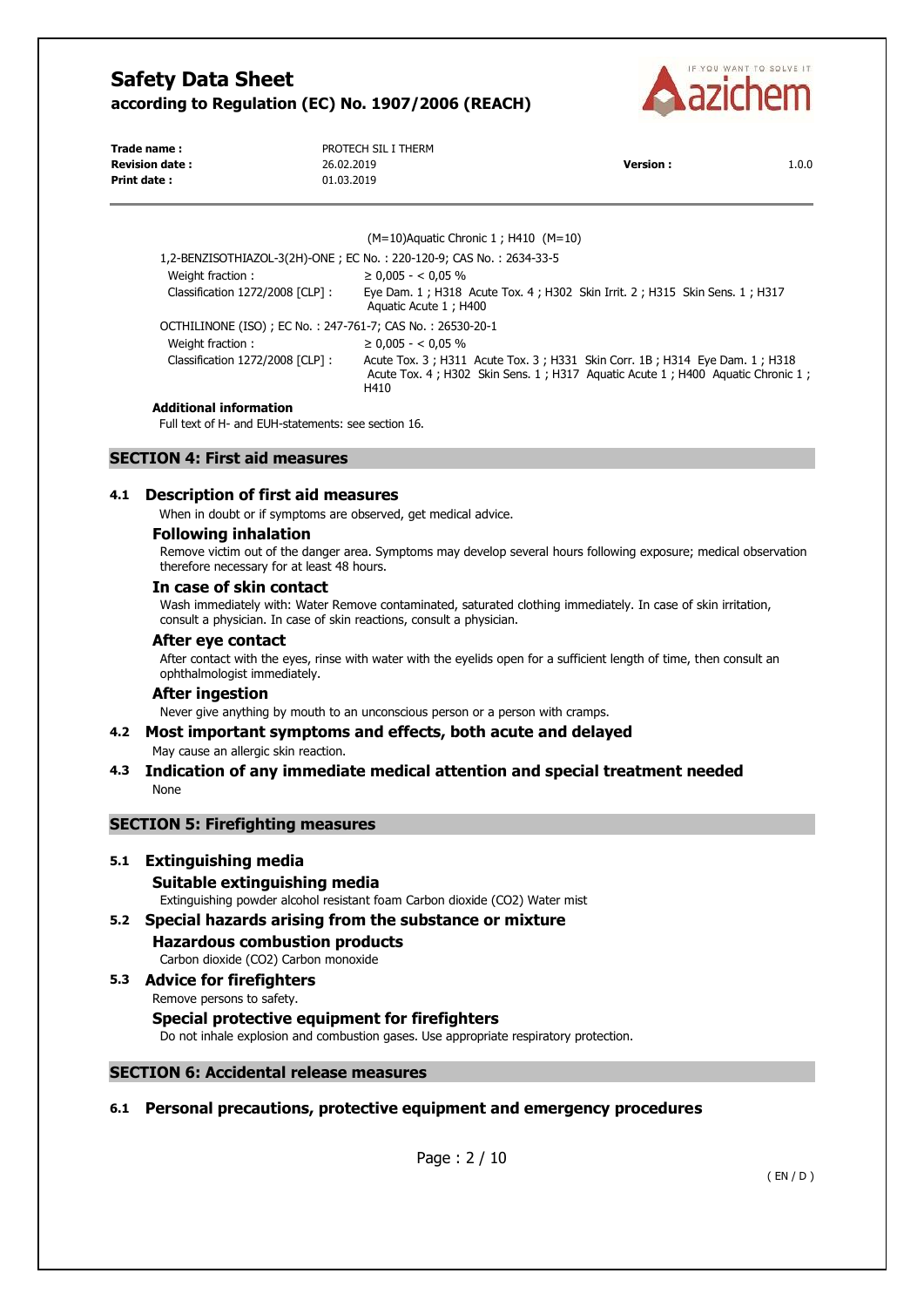

| Trade name :          | PROTECH SIL I THERM |                 |       |
|-----------------------|---------------------|-----------------|-------|
| <b>Revision date:</b> | 26.02.2019          | <b>Version:</b> | 1.0.0 |
| <b>Print date:</b>    | 01.03.2019          |                 |       |

Clear spills immediately. Wear a self-contained breathing apparatus and chemical protective clothing.

## **For non-emergency personnel**

Remove persons to safety.

## **6.2 Environmental precautions**

Do not allow to enter into surface water or drains. In case of gas escape or of entry into waterways, soil or drains, inform the responsible authorities.

# **6.3 Methods and material for containment and cleaning up**

#### **For containment**

Absorb with liquid-binding material (e.g. sand, diatomaceous earth, acid- or universal binding agents). Collect in closed and suitable containers for disposal.

#### **For cleaning up**

The contaminated area should be cleaned up immediately with: Water Retain contaminated washing water and dispose it.

#### **6.4 Reference to other sections**

Reference to other sections Safe handling: see section 7 Personal protection equipment: see section 8

# **SECTION 7: Handling and storage**



## **7.1 Precautions for safe handling**

#### **Protective measures**

**Specific requirements or handling rules** 

Do not breathe dust. Do not breathe gas/fumes/vapour/spray. See section 8.

# **Advices on general occupational hygiene**

Normal precautions taken when handling chemicals should be observed.

# **7.2 Conditions for safe storage, including any incompatibilities**

Only use containers specifically approved for the substance/product.

## **Requirements for storage rooms and vessels**

Keep in a cool, well-ventilated place. Protect against UV-radiation/sunlight Humidity.

#### **Hints on joint storage**

**Storage class :** 13 **Storage class (TRGS 510) :** 11 **Keep away from**  Store at least 3 metres apart from: Chemicals/products that react together readily

**Further information on storage conditions** 

Keep container tightly closed and in a well-ventilated place.

# **7.3 Specific end use(s)**

None

# **SECTION 8: Exposure controls/personal protection**

# **8.1 Control parameters**

# **Occupational exposure limit values**

OCTHILINONE (ISO) ; CAS No. : 26530-20-1 Limit value type (country of origin) : TRGS 900 ( D )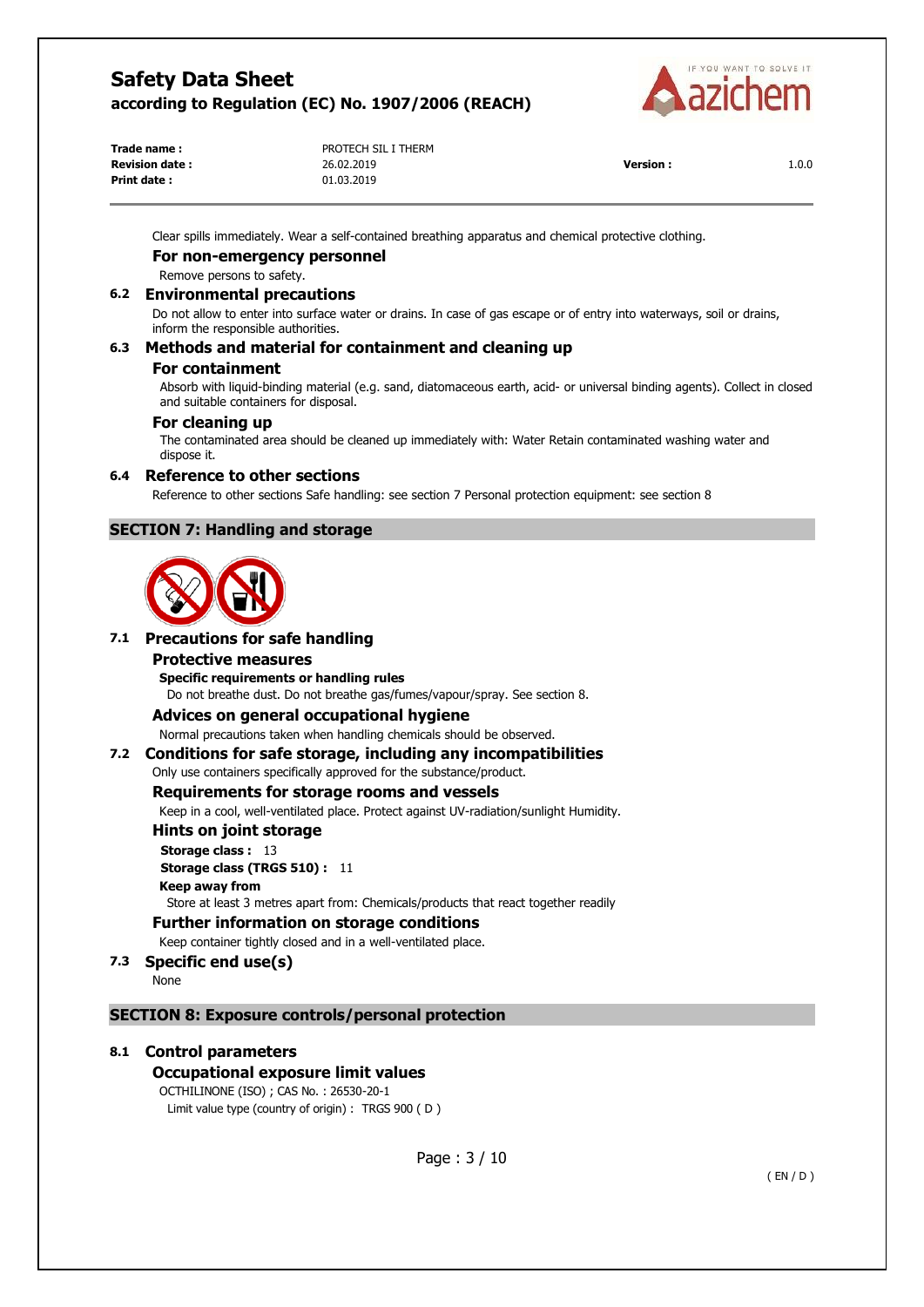

**Revision date :** 26.02.2019 **Version :** 1.0.0 **Print date :** 01.03.2019

**Trade name :** PROTECH SIL I THERM

| Parameter:                       | E: inhalable fraction                                                 |
|----------------------------------|-----------------------------------------------------------------------|
| Limit value:                     | $0.05 \text{ mg/m}^3$                                                 |
| Peak limitation:                 | 2(I)                                                                  |
| Remark:                          | H,Y                                                                   |
| Version:                         | 06.11.2015                                                            |
| <b>DNEL/DMEL and PNEC values</b> |                                                                       |
| <b>DNEL/DMEL</b>                 |                                                                       |
| Limit value type :               | DNEL worker (systemic) (DIURON (ISO); CAS No.: 330-54-1)              |
| Exposure route :                 | Dermal                                                                |
| Exposure frequency:              | Long-term (repeated)                                                  |
| Limit value:                     | 5,79 mg/kg                                                            |
| Limit value type :               | DNEL worker (systemic) (DIURON (ISO); CAS No.: 330-54-1)              |
| Exposure route :                 | Inhalation                                                            |
| Exposure frequency:              | Long-term (repeated)                                                  |
| Limit value:                     | $0.17 \text{ mg/m}^3$                                                 |
| <b>PNEC</b>                      |                                                                       |
| Limit value type :               | PNEC aquatic, freshwater (DIURON (ISO); CAS No.: 330-54-1)            |
| Limit value:                     | 0,00032 mg/l                                                          |
| Limit value type :               | PNEC aquatic, intermittent release (DIURON (ISO) ; CAS No.: 330-54-1) |
| Limit value:                     | 0,00022 mg/l                                                          |
| Limit value type :               | PNEC aquatic, marine water (DIURON (ISO); CAS No.: 330-54-1)          |
| Limit value:                     | 0,00003 mg/l                                                          |
| Limit value type :               | PNEC sediment, freshwater (DIURON (ISO); CAS No.: 330-54-1)           |
| Limit value:                     | 0,05172 mg/kg                                                         |
| Limit value type :               | PNEC sediment, marine water (DIURON (ISO); CAS No.: 330-54-1)         |
| Limit value:                     | 0,00517 mg/kg                                                         |
| Limit value type :               | PNEC Soil (DIURON (ISO) ; CAS No.: 330-54-1)                          |
| Limit value:                     | $0,012$ mg/kg                                                         |
| Limit value type :               | PNEC sewage treatment plant (STP) (DIURON (ISO); CAS No.: 330-54-1)   |
| Limit value:                     | 58 mg/l                                                               |

# **8.2 Exposure controls**

#### **Appropriate engineering controls**

If local exhaust ventilation is not possible or not sufficient, the entire working area must be ventilated by technical means. If technical exhaust or ventilation measures are not possible or insufficient, respiratory protection must be worn.

# **Personal protection equipment**



When using do not eat, drink, smoke, sniff.

# **Eye/face protection**

#### **Suitable eye protection**

Eye glasses with side protection DIN EN 166

## **Skin protection**

#### **Hand protection**

Tested protective gloves must be worn DIN EN 374

**By short-term hand contact** : Butyl caoutchouc (butyl rubber) Breakthrough time : > 480 min. > 0,7 mm **By long-term hand contact** : NBR (Nitrile rubber) > 30 min. > 0,4 mm

#### **Respiratory protection**

Respiratory protection not required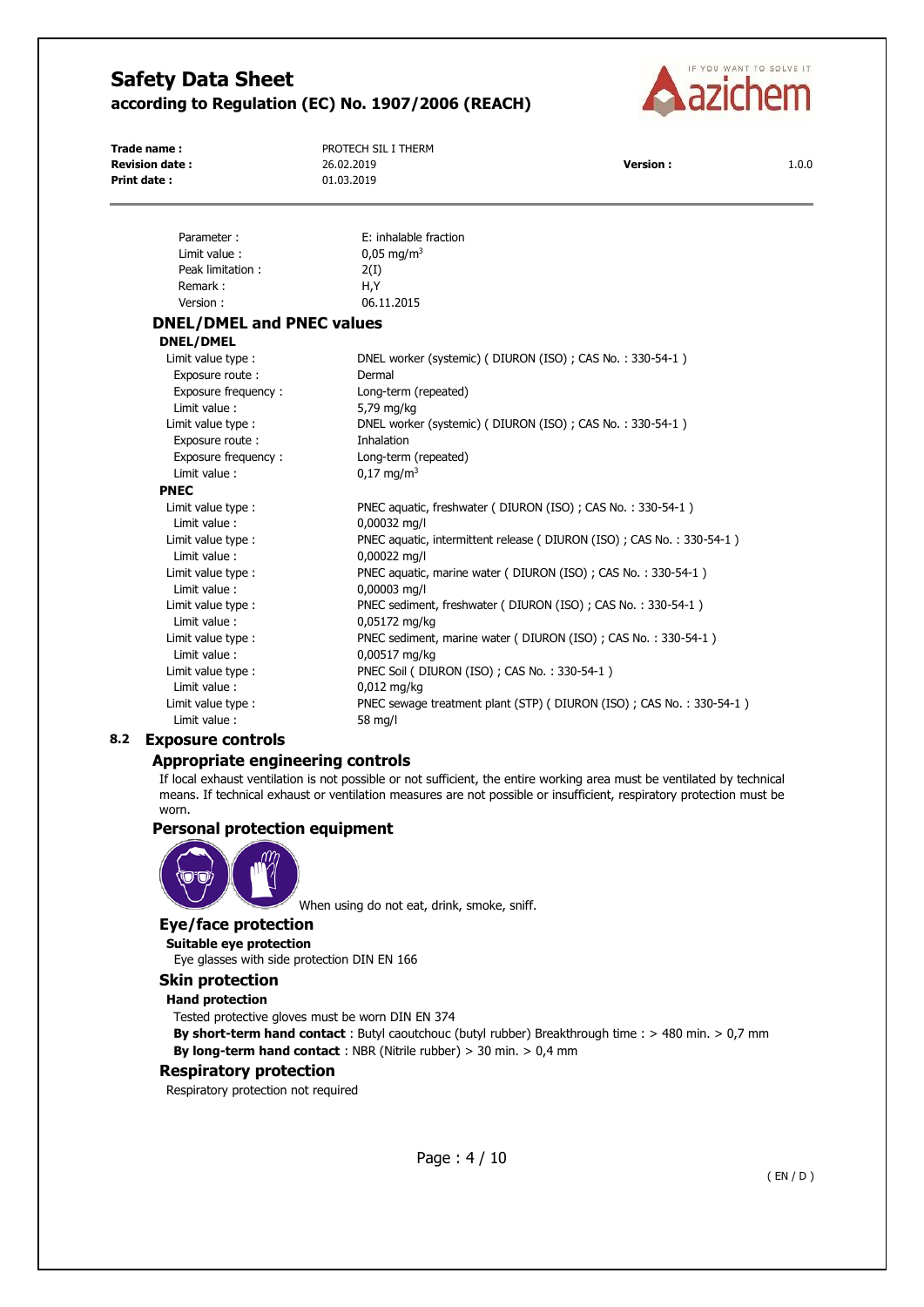

**Print date :** 01.03.2019

**Trade name :** PROTECH SIL I THERM **Revision date :** 26.02.2019 **Version :** 1.0.0

## **SECTION 9: Physical and chemical properties**

# **9.1 Information on basic physical and chemical properties Safety relevant basis data**

|     | <b>Aspect</b>                               |                |         | liquid             |                   |
|-----|---------------------------------------------|----------------|---------|--------------------|-------------------|
|     | Colour                                      |                |         | different colors   |                   |
|     | Odour                                       |                |         | typical            |                   |
|     | Melting point/melting range:                | (1013 hPa)     |         | No data available  |                   |
|     | Vapour density                              | $($ (air = 1)) |         | Data not available |                   |
|     | Initial boiling point and boiling<br>range: | (1013 hPa)     |         | 108                | °C                |
|     | Decomposition temperature :                 |                |         | No data available  |                   |
|     | <b>Self flammability</b>                    |                |         | 204                | °€                |
|     | Flash point:                                |                | $\geq$  | 60                 | °C                |
|     | Flammability (solid, gas)                   |                |         | Not applicable     |                   |
|     | Lower explosion limit :                     |                |         | No data available  |                   |
|     | <b>Upper explosion limit:</b>               |                |         | not determined     |                   |
|     | <b>Explosive properties</b>                 |                |         | Data not available |                   |
|     | <b>Vapour pressure</b>                      | (20 °C)        |         | 22,66              | hPa               |
|     | Density:                                    | (20 °C)        |         | 2,149              | q/cm <sup>3</sup> |
|     | Water solubility:                           | (20 °C)        |         | Soluble            |                   |
|     | pH:                                         |                |         | 11                 |                   |
|     | <b>Log Pow</b>                              | (20 °C)        |         | not applicable     |                   |
|     | <b>Viscosity:</b>                           | (20 °C)        | approx. | 1200               | mPa.s             |
|     | <b>Odour threshold</b>                      |                |         | Data not available |                   |
|     | <b>Evaporation rate</b>                     |                |         | Data not available |                   |
|     | <b>Oxidizing properties</b>                 |                |         | Not oxidising      |                   |
| 9.2 | <b>Other information</b>                    |                |         |                    |                   |

None

# **SECTION 10: Stability and reactivity**

#### **10.1 Reactivity**

The product is stable.

**10.2 Chemical stability** 

Stable under recommended storage and handling conditions. See section 7. No additional measures necessary.

# **10.3 Possibility of hazardous reactions**

No hazardous reactions when stored and handled properly.

# **10.4 Conditions to avoid**

- No information available.
- **10.5 Incompatible materials**  None
- **10.6 Hazardous decomposition products**

If burned can release: Carbon dioxide. Carbon monoxide

# **SECTION 11: Toxicological information**

# **11.1 Information on toxicological effects**

### **Acute effects**

There are no data available on the mixture itself. **Acute oral toxicity**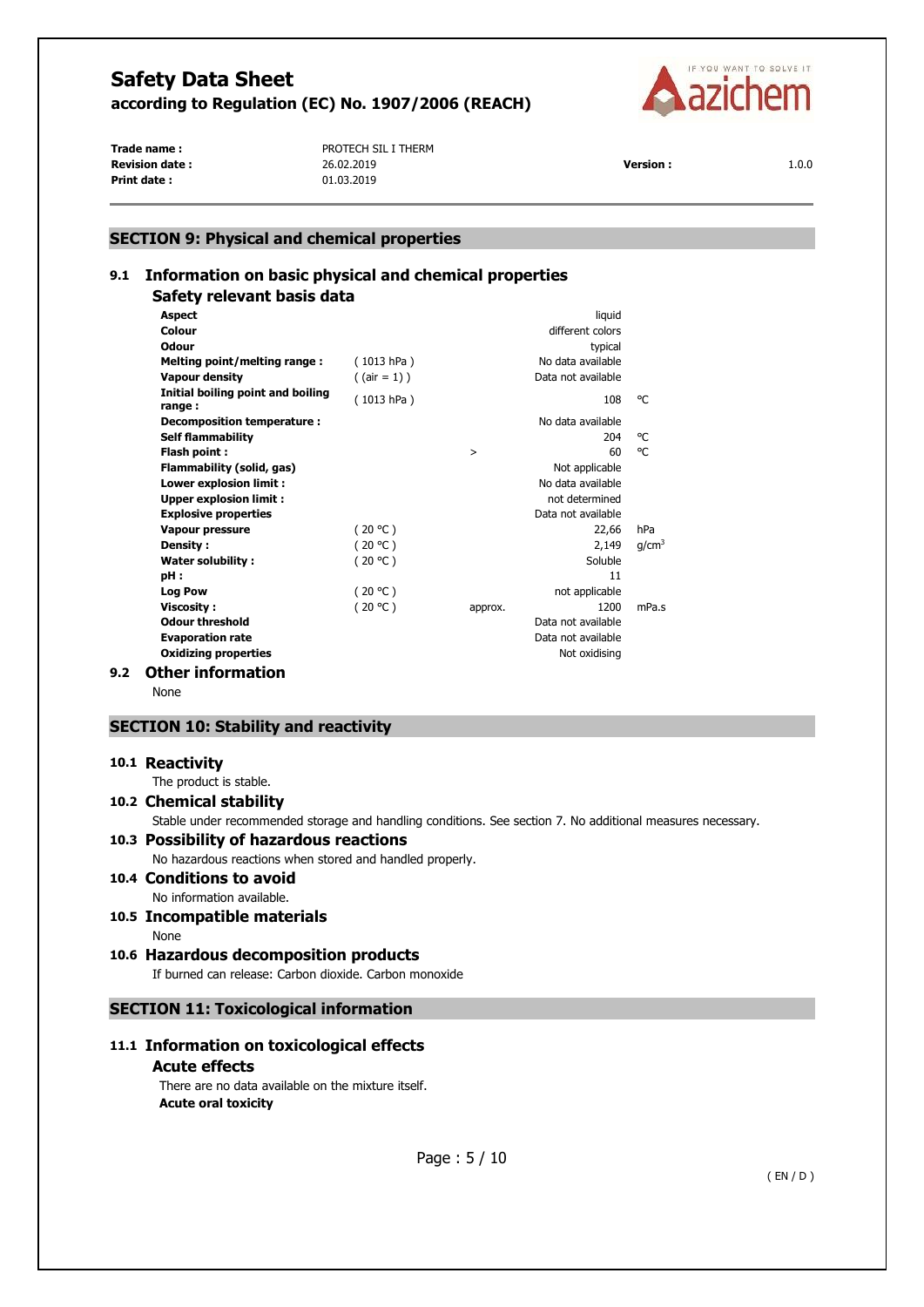

**Trade name :** PROTECH SIL I THERM **Revision date :** 26.02.2019 **Version :** 1.0.0 **Print date :** 01.03.2019

Parameter : LD50 ( DIURON (ISO) ; CAS No. : 330-54-1 ) Exposure route : Call Coral Species : Rat Effective dose : 1017 mg/kg **Acute dermal toxicity**  Parameter : LD50 ( DIURON (ISO) ; CAS No. : 330-54-1 ) Exposure route : Dermal Species : Rabbit Effective dose :  $> 2000 \text{ mg/kg}$ Parameter : LD50 ( 1,2-BENZISOTHIAZOL-3(2H)-ONE ; CAS No. : 2634-33-5 ) Exposure route : Dermal Species : Rat Effective dose: **Irritant and corrosive effects Primary irritation to the skin**  Not an irritant. **Irritation to eyes**  Not an irritant. **Irritation to respiratory tract**  Not an irritant. **Sensitisation In case of skin contact**  May cause an allergic skin reaction. **In case of inhalation**  No known sensitizing effect. **Repeated dose toxicity (subacute, subchronic, chronic)**  There were no chronic effects or effects at low concentrations.

**CMR effects (carcinogenicity, mutagenicity and toxicity for reproduction)** 

The ingredients in this mixture do not meet the criteria for classification as CMR according to CLP.

# **SECTION 12: Ecological information**

Do not allow uncontrolled discharge of product into the environment.

# **12.1 Toxicity**

| Aquatic toxicity                    |                                                         |
|-------------------------------------|---------------------------------------------------------|
| Acute (short-term) fish toxicity    |                                                         |
| Parameter:                          | LC50 (DIURON (ISO) ; CAS No.: 330-54-1)                 |
| Species :                           | Leuciscus idus (golden orfe)                            |
| Effective dose:                     | $6,6$ mg/l                                              |
| Exposure time:                      | 96 h                                                    |
| Parameter:                          | LC50 (1,2-BENZISOTHIAZOL-3(2H)-ONE; CAS No.: 2634-33-5) |
| Species:                            | Oncorhynchus mykiss (Rainbow trout)                     |
| Effective dose:                     | $1.9$ mg/l                                              |
| Exposure time:                      | 96 h                                                    |
| Method:                             | <b>OECD 203</b>                                         |
| Parameter:                          | LC50 ( OCTHILINONE (ISO) ; CAS No.: 26530-20-1 )        |
| Effective dose:                     | $0.1 - 1$ mg/l                                          |
| Exposure time:                      | 96 h                                                    |
| Acute (short-term) daphnia toxicity |                                                         |
| Parameter:                          | EC50 (DIURON (ISO) ; CAS No.: 330-54-1)                 |
| Species :                           | Daphnia magna (Big water flea)                          |
| Effective dose:                     | $1.4 \text{ mg/l}$                                      |

Page : 6 / 10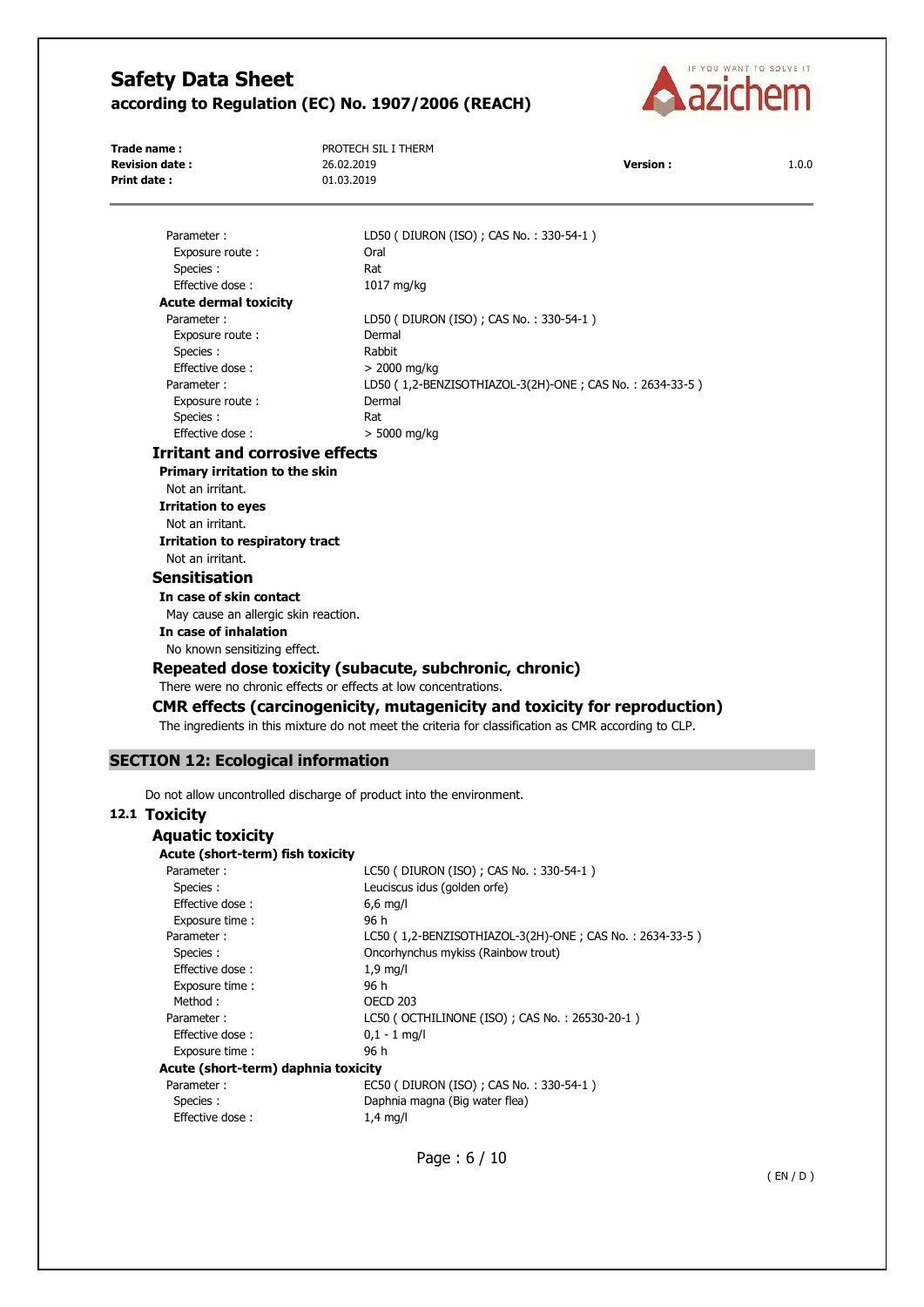

**Trade name :** PROTECH SIL I THERM **Revision date :** 26.02.2019 **Version :** 1.0.0 **Print date :** 01.03.2019 Exposure time : 48 h Parameter : EC50 ( 1,2-BENZISOTHIAZOL-3(2H)-ONE ; CAS No. : 2634-33-5 ) Species : Daphnia magna (Big water flea) Effective dose : 3,7 mg/l Exposure time : 48 h Method : 0ECD 202 Parameter : EC50 ( OCTHILINONE (ISO) ; CAS No. : 26530-20-1 ) Effective dose : 0,1 - 1 mg/l Exposure time : 48 h **Acute (short-term) algae toxicity**  Parameter : EC50 ( DIURON (ISO) ; CAS No. : 330-54-1 ) Species : Scenedesmus subspicatus<br>Effective dose :  $0.022 \text{ mg/l}$ Effective dose: Exposure time : 96 h Parameter : EC50 ( 1,2-BENZISOTHIAZOL-3(2H)-ONE ; CAS No. : 2634-33-5 ) Species :  $\qquad \qquad$  Acute (short-term) algae toxicity Effective dose : 0,1 - 1 mg/l Exposure time : 72 h Method : 0ECD 201 Parameter : EC50 ( OCTHILINONE (ISO) ; CAS No. : 26530-20-1 ) Effective dose : 0,1 - 1 mg/l Exposure time : 72 h **12.2 Persistence and degradability**  There are no data available on the mixture itself. **Biodegradation**  Parameter : Biodegradation ( DIURON (ISO) ; CAS No. : 330-54-1 ) Effective dose : 0 % Exposure time : 28 days Parameter : Biodegradation ( 1,2-BENZISOTHIAZOL-3(2H)-ONE ; CAS No. : 2634-33-5 ) Effective dose : 0 Exposure time : 28 g **12.3 Bioaccumulative potential**  There are no data available on the mixture itself. **12.4 Mobility in soil**  No data available **12.5 Results of PBT and vPvB assessment**  This product is none, or does not contain a substance called a PBT or vPvB **12.6 Other adverse effects**  No information available. **12.7 Additional ecotoxicological information**  None **SECTION 13: Disposal considerations 13.1 Waste treatment methods Product/Packaging disposal**  Dispose according to legislation. **SECTION 14: Transport information** 

# **14.1 UN number**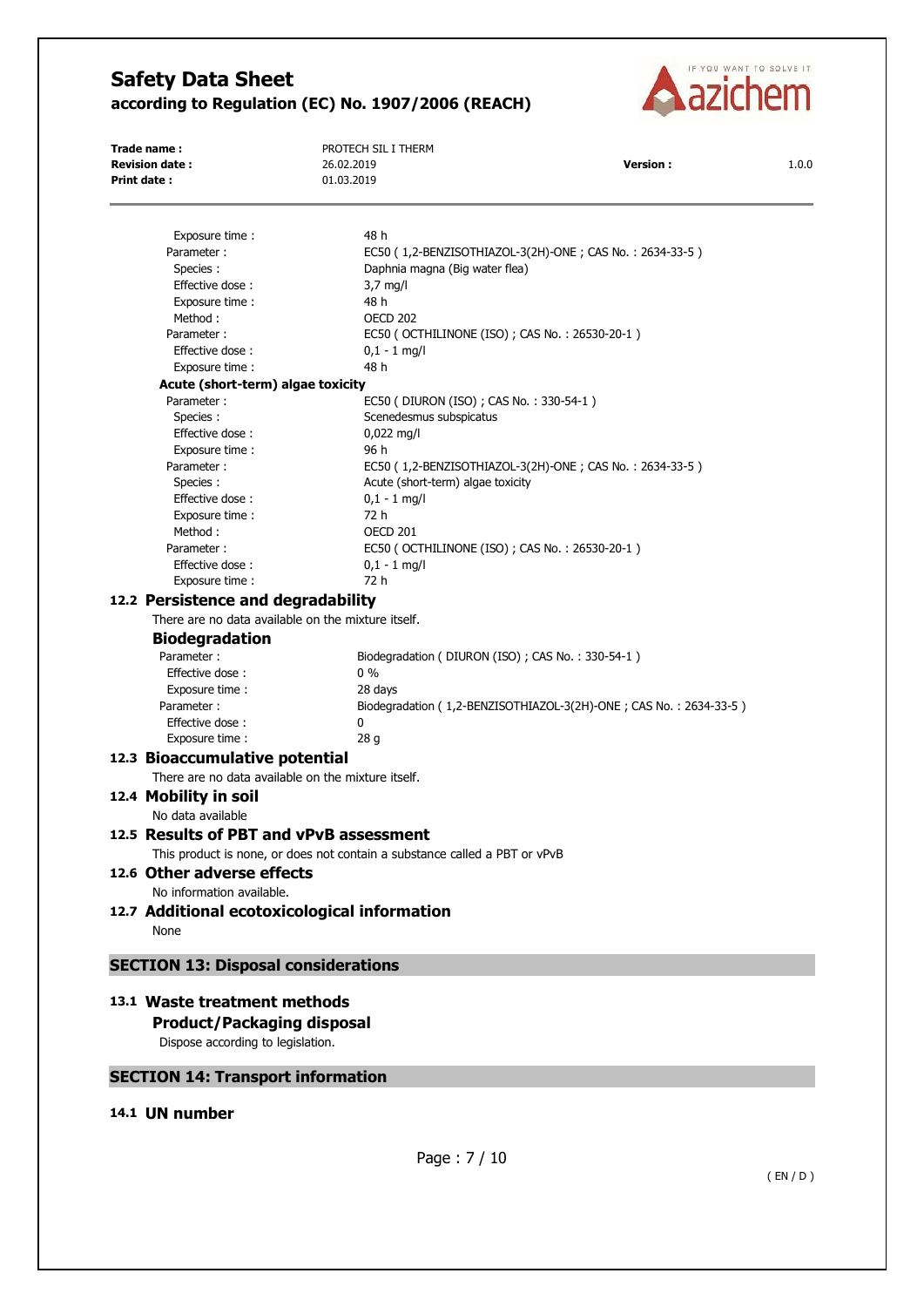

| Trade name:            | PROTECH SIL I THERM |                 |       |
|------------------------|---------------------|-----------------|-------|
| <b>Revision date :</b> | 26.02.2019          | <b>Version:</b> | 1.0.0 |
| Print date :           | 01.03.2019          |                 |       |

No dangerous good in sense of these transport regulations.

## **14.2 UN proper shipping name**

No dangerous good in sense of these transport regulations.

### **14.3 Transport hazard class(es)**

No dangerous good in sense of these transport regulations.

## **14.4 Packing group**

No dangerous good in sense of these transport regulations.

# **14.5 Environmental hazards**

No dangerous good in sense of these transport regulations.

## **14.6 Special precautions for user**

# None

**14.7 Transport in bulk according to Annex II of Marpol and the IBC Code**  not applicable

# **SECTION 15: Regulatory information**

# **15.1 Safety, health and environmental regulations/legislation specific for the substance or mixture**

#### **EU legislation**

Regulation (EC) 1907/2006 (REACh).

Regulation (EC) No 1272/2008 (CLP).

Regulation (EU) 2015/830 requirements for the compilation of safety data sheets.

Amendings, for the purposes of its adaptation to technical and scientific progress, Regulation (EC) No 1272/2008: Commission Regulation (EC) No 790/2009 (I ATP). Commission Regulation (EU) No 286/2011(II ATP). Commission Regulation (EU) No 618/2012 (III ATP). Commission Regulation (EU) No 487/2013 (IV ATP). Commission Regulation (EU) No 944/2013 (V ATP). Commission Regulation (EU) No 605/2014 (VI ATP). Commission Regulation (EU) No 1297/2014 (VII ATP). Commission Regulation (EU) No 2015/1221 (VIII ATP). Commission Regulation (EU) No 2016/1179 (IX ATP). Commission Regulation 2017/776 (EU) No (X ATP).

#### **Other regulations (EU)**

Directive 2012/18/EU on the control of major-accident hazards involving dangerous substances [Seveso-III-Directive] This product is not classified according to Directive 2012/18/EU.

#### **Regulation (CE) 1907/2006: Substance of very high concern included in the SVHC Candidate List**  None

#### **National regulations**

Italy: Legislative Decree 81/2008 (Consolidated Law on protection of health and safety at work), as amended and Directive 2009/161/UE - chemical risk assessment in accordance with Title IX

#### **Technische Anleitung Luft (TA-Luft)**

Weight fraction (Number 5.2.5. I) :  $< 5$  %

#### **Water hazard class (WGK)**

Class : 1 (Slightly hazardous to water) Classification according to VwVwS

## **15.2 Chemical safety assessment**

For this substance a chemical safety assessment is not required.

# **SECTION 16: Other information**

### **16.1 Indication of changes**

None

# **16.2 Abbreviations and acronyms**

**LEGENDA:**

ADR: Accord européen relative au transport international des marchandises dangereuses par route (accordo europeo relativo al trasporto internazionale delle merci pericolose su strada)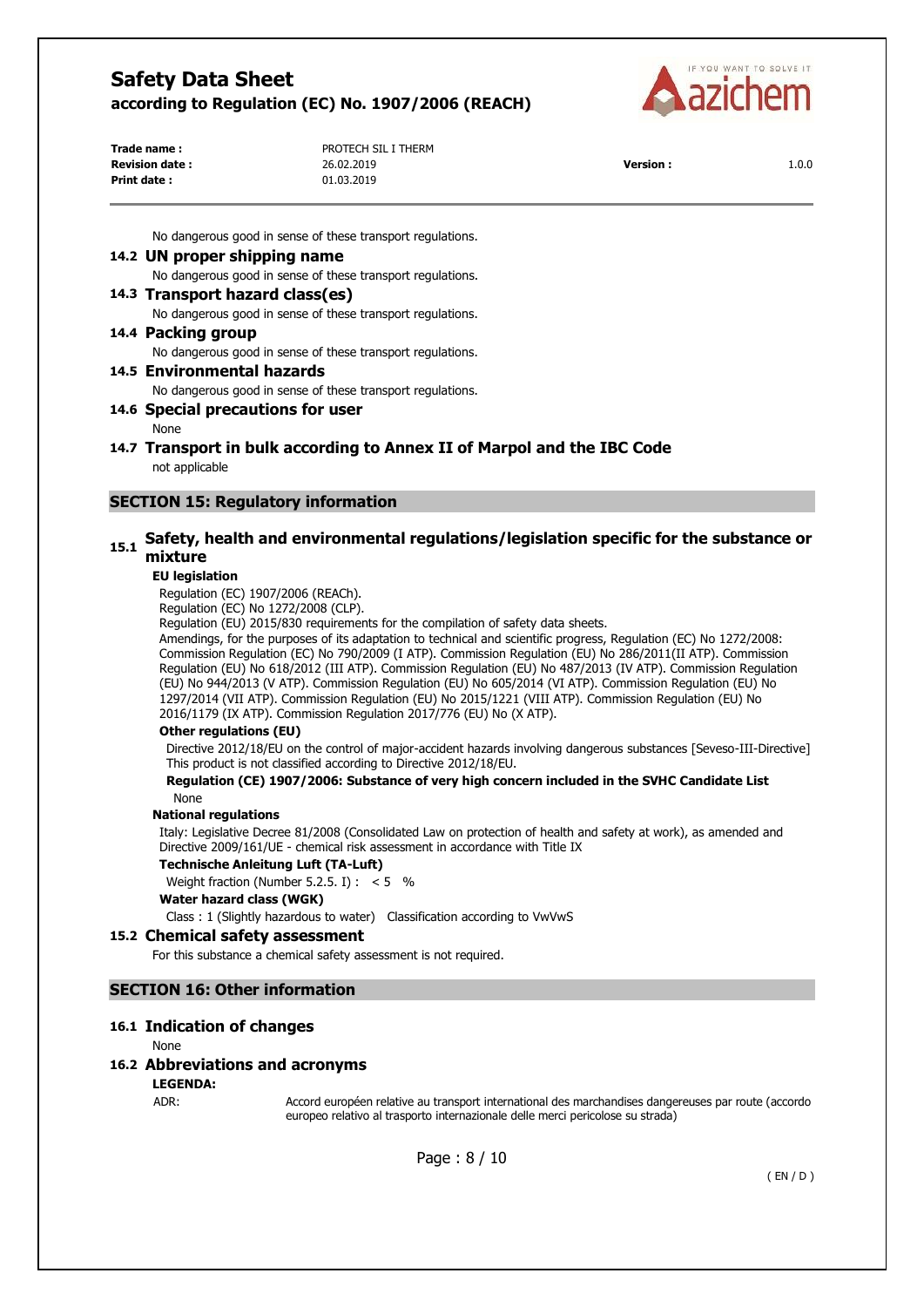

| Trade name:            | PROTECH SIL I THERM |                 |       |
|------------------------|---------------------|-----------------|-------|
| <b>Revision date :</b> | 26.02.2019          | <b>Version:</b> | 1.0.0 |
| Print date :           | 01.03.2019          |                 |       |

| ASTM:                             | ASTM International, originariamente nota come American Society for Testing and Materials (ASTM)                                                                                        |
|-----------------------------------|----------------------------------------------------------------------------------------------------------------------------------------------------------------------------------------|
| EINECS:                           | European Inventory of Existing Commercial Chemical Substances (Registro Europeo delle Sostanze                                                                                         |
|                                   | chimiche in Commercio)                                                                                                                                                                 |
| EC(0/50/100):<br>$LC(0/50/100)$ : | Effective Concentration 0/50/100 (Concentrazione Effettiva Massima per 0/50100% degli Individui)<br>Lethal Concentration 0/50/100 (Concentrazione Letale per 0/50100% degli Individui) |
| IC50:                             | Inhibitor Concentration 50 (Concentrazione Inibente per il 50% degli Individui)                                                                                                        |
| NOEL:                             | No Observed Effect Level (Dose massima senza effetti)                                                                                                                                  |
| NOEC:                             | No Observed Effect Concentration (Concentrazione massima senza effetti)                                                                                                                |
| LOEC:                             | Lowest Observed Effect Concentration (Concentrazione massima alla quale è possibile evidenziare un                                                                                     |
|                                   | effetto)                                                                                                                                                                               |
| DNEL:                             | Derived No Effect Level (Dose derivata di non effetto)                                                                                                                                 |
| DMEL:                             | Derived Minimum Effect Level (Dose derivata di minimo effetto)                                                                                                                         |
| CLP:                              | Classification, Labelling and Packaging (Classificazione, Etichettatura e Imballaggio)                                                                                                 |
| CSR:                              | Rapporto sulla Sicurezza Chimica (Chemical Safety Report)                                                                                                                              |
| $LD(0/50/100)$ :                  | Lethal Dose 0/50/100 (Dose Letale per 0/50/100% degli Individui)                                                                                                                       |
| IATA:                             | International Air Transport Association (Associazione Internazionale del Trasporto Aereo)                                                                                              |
| ICAO:                             | International Civil Aviation Organization (Organizzazione Internazionale dell'Aviazione Civile)                                                                                        |
| Codice IMDG:                      | International Maritime Dangerous Goods code (Codice sul Regolamento del Trasporto Marittimo)                                                                                           |
| PBT:                              | Persistent, bioaccumulative and toxic (sostanze persistenti bioaccumulabili e tossiche)                                                                                                |
| RID:                              | Règlement concernent le transport International ferroviaire des marchandises Dangereuses<br>(Regolamento concernente il trasporto Internazionale ferroviario delle merci Pericolose)   |
| STEL:                             | Short term exposure limit (limite di esposizione a breve termine)                                                                                                                      |
| TLV:                              | Threshold limit value (soglia di valore limite)                                                                                                                                        |
| TWA:                              | Time Weighted Average (media ponderata nel tempo)                                                                                                                                      |
| UE:                               | Unione Europea                                                                                                                                                                         |
| vPvB:                             | Very persistent very bioaccumulative (sostanze molto persistenti e molto bioaccumulabili)                                                                                              |
| $N.D.$ :                          | Non disponibile.                                                                                                                                                                       |
| N.A.:                             | Non applicabile                                                                                                                                                                        |
| AwSV.:                            | Ordinance on facilities for handling substances that are hazardous to water (Verordnung über Anlagen<br>zum Umgang mit wassergefährdenden Stoffen (AwSV))                              |
| PNEC:                             | Predicted No Effect Concentration                                                                                                                                                      |
| PNOS:                             | Particulates not Otherwise Specified                                                                                                                                                   |
| BOD:                              | Biochemical Oxygen Demand                                                                                                                                                              |
| COD:                              | Chemical Oxygen Demand                                                                                                                                                                 |
| BCF:                              | <b>BioConcentration Factor</b>                                                                                                                                                         |
| TRGS:                             | Technische Regeln für Gefahrstoffe - Technical Rules for Hazardous Substances, defined by The<br>Federal Institute for Occupational Safety and Health, Germany                         |
| LCL <sub>o</sub> :                | Lethal Concentration Low (La minima concentrazione letale)                                                                                                                             |
| ThOD:                             | Theoretical Oxygen Demand                                                                                                                                                              |
|                                   | 16.3 Key literature references and sources for data                                                                                                                                    |
| <b>None</b>                       |                                                                                                                                                                                        |

None

# **16.4 Classification for mixtures and used evaluation method according to regulation (EC) No 1272/2008 [CLP]**

not applicable

# **16.5 Relevant H- and EUH-phrases (Number and full text)**

| H302      | Harmful if swallowed.                                              |
|-----------|--------------------------------------------------------------------|
| H311+H331 | Toxic in contact with skin or if inhaled.                          |
| H314      | Causes severe skin burns and eye damage.                           |
| H315      | Causes skin irritation.                                            |
| H317      | May cause an allergic skin reaction.                               |
| H318      | Causes serious eye damage.                                         |
| H351      | Suspected of causing cancer.                                       |
| H373      | May cause damage to organs through prolonged or repeated exposure. |
| H400      | Very toxic to aquatic life.                                        |
|           |                                                                    |